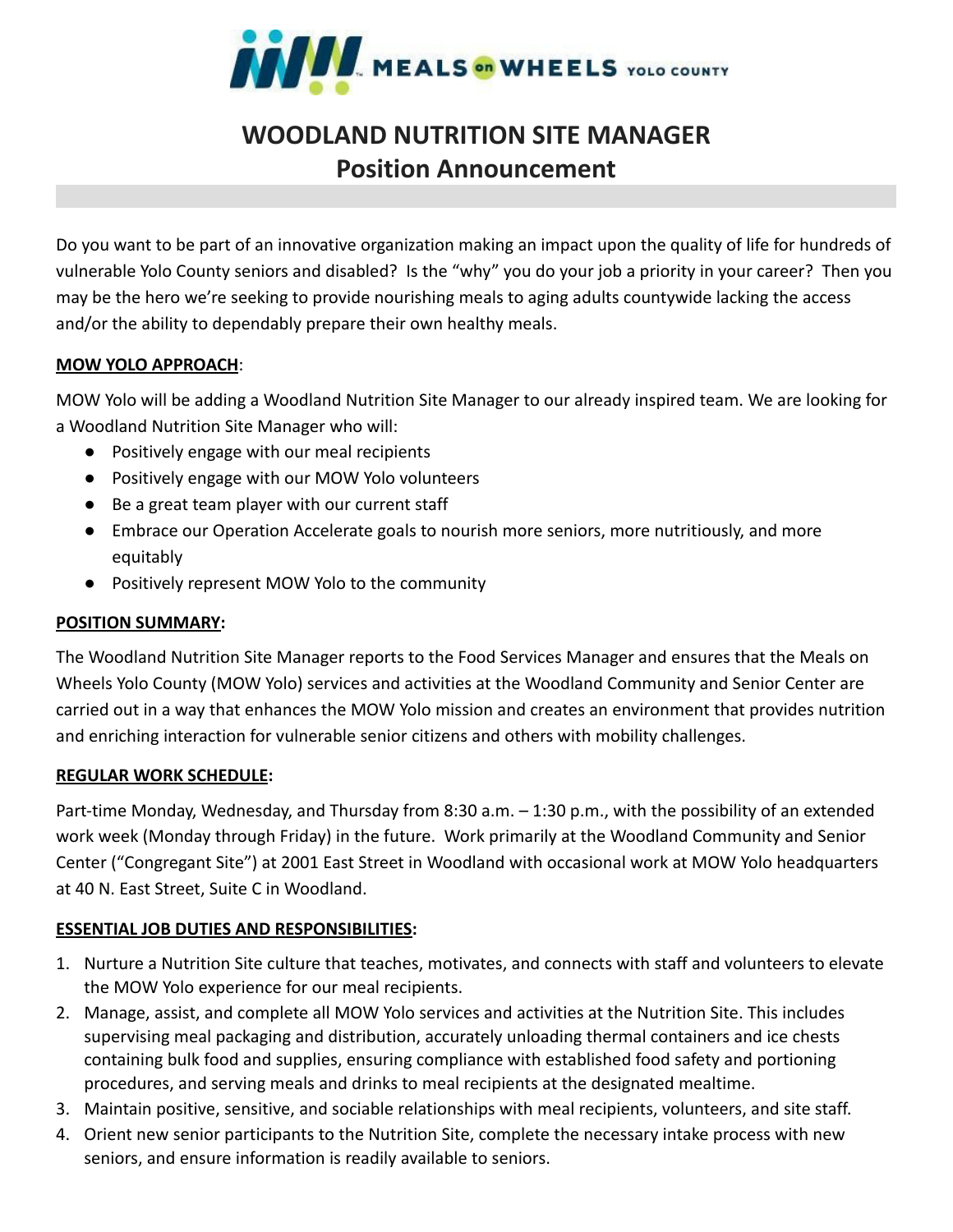

- 5. Supervise, train, and schedule all Nutrition Site staff and meal delivery volunteers.
- 6. Maintain excellent communications with MOW Yolo headquarters regarding services at the Nutrition Site, sharing key information, successes, and any challenges. This includes communicating with the Program Specialist focused upon orienting recipients to the Congregate/Community Meals program.
- 7. Keep and submit daily attendance records and meal reservations using processes established by the Programs and Food Services teams.
- 8. Manage, assist, and complete proper food and kitchen sanitation and safety. This includes maintaining a clean environment by dishwashing, sweeping, and mopping.
- 9. Monitor kitchen supplies, inventory, and equipment. Submit supply requests at least one week in advance of anticipated needs.
- 10. Proficient at using and/or learning electronic systems. Comfortable working with Microsoft Office Suite; Google Workspace familiarity is a plus.
- 11. Willingness to take on new tasks and responsibilities as the position evolves and MOW Yolo grows.
- 12. Perform all other duties as assigned.

### **QUALIFICATIONS:**

- 1. Lift and carry 50 lbs., stand continuously up to 5 hours, bend below the waist, and reach above the head.
- 2. Perform established duties, responsibilities, and expectations independently and with minimal supervision.
- 3. Read, write, and complete simple math to accurately maintain daily records and reports according to specific instructions and procedures.
- 4. Adapt and respond flexibly, creatively, and patiently to various situations.
- 5. Arrive to work on time, maintain a good attendance record with an established schedule.
- 6. Maintain a high level of personal and professional hygiene, dress, and demeanor.

# **POSITION LICENSES/CERTIFICATIONS/VACCINATIONS:**

- 1. Current California Driver's License.
- 2. Proof of automobile insurance.
- 3. ServSafe Food Protection Manager certification. (MOW pays for this training if it is needed).
- 4. COVID-19 Vaccination plus Booster.

### **COMPENSATION AND BENEFITS**

This part-time position is paid at the rate of \$20.00 per hour, payable per the regular payroll schedule and subject to applicable withholding and payroll taxes and other deductions required by law. Part time employees receive vacation and sick time accrual, paid holidays annually and may elect to participate in a 401(k) Retirement Savings Plan.

### **APPLICATION PROCEDURE AND TIMELINE**

Please submit your resume to [HR@mowyolo.org](mailto:HR@mowyolo.org). Applicant screening will be ongoing as the goal is to welcome a new team member as soon as possible.

# **ABOUT MEALS ON WHEELS YOLO COUNTY**

The Meals on Wheels concept first arrived in Yolo County 50 years ago, when the need for low-income, homebound seniors to receive nourishing meals was identified by compassionate volunteers. By 1975, demand